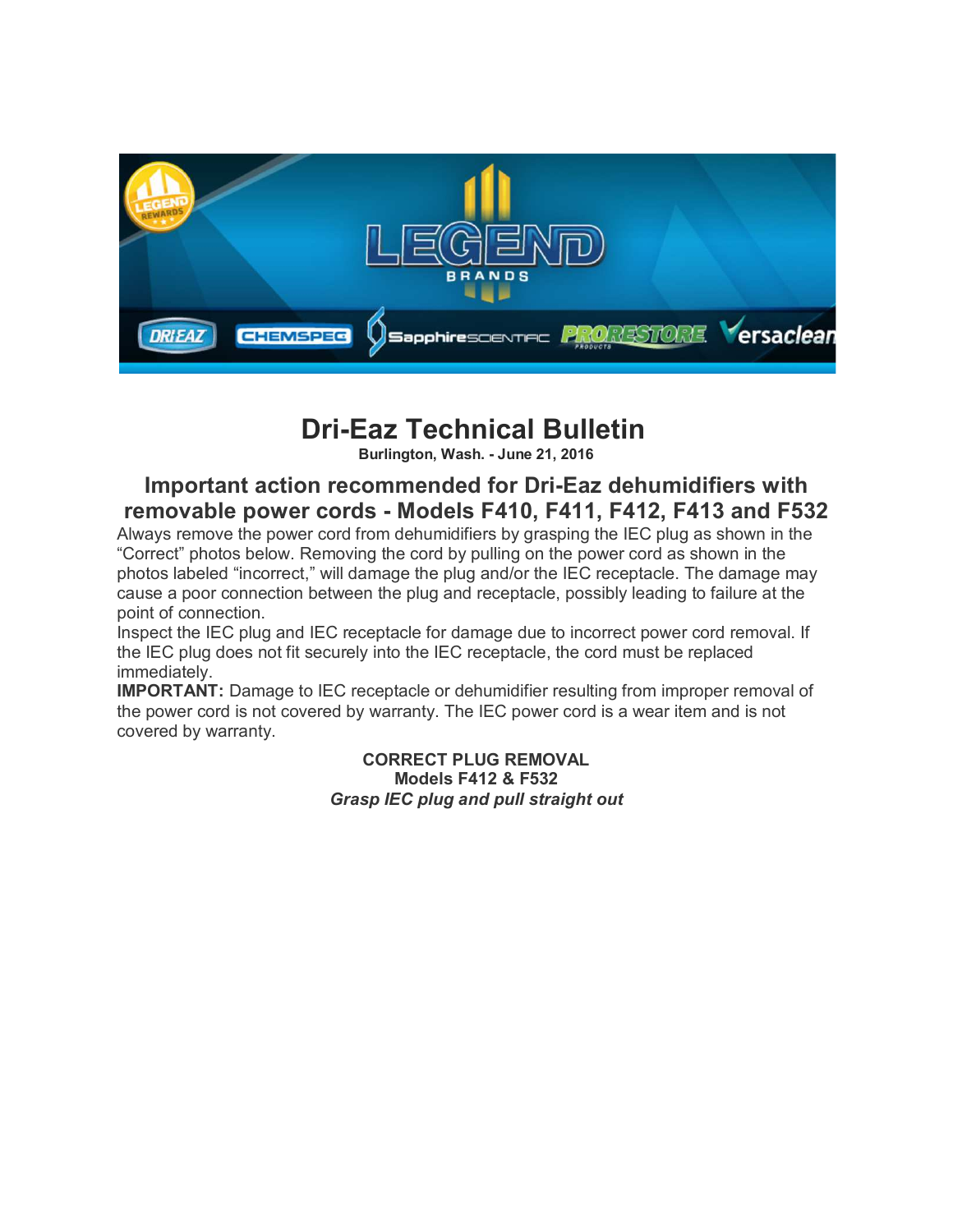

**CORRECT PLUG REMOVAL Models F410 & F411** *Grasp IEC plug and pull straight out*



## **INCORRECT PLUG REMOVAL**<br>Models F410 & F411 **Models F412 & F532**



 Follow these simple instructions to prolong the life of the cord and ensure reliable performance of your dehumidifiers from one job to the next. Failure to follow these instructions will result in equipment downtime and repair/replacement costs of the power cord, IEC receptacle and/or the dehumidifier's electrical control system.